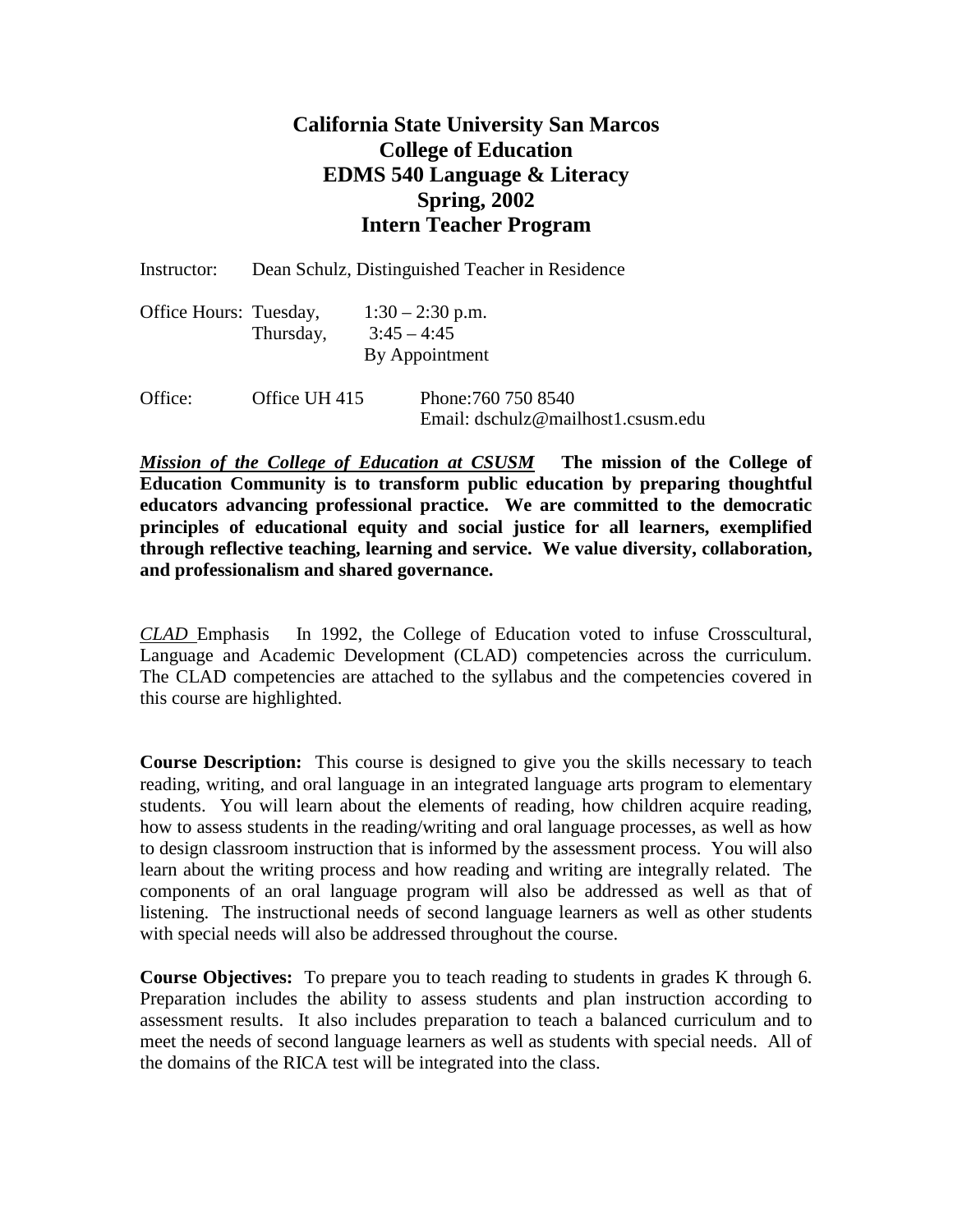### **Required Texts:**

Cunningham, P. *Phonics They Use.* Harper Collins Johns, J. *Basic Reading Inventory.* Kendall/Hunt Tompkins, G.E. *Literacy for the 21st Century: A Balanced Approach* Prentice Hall Fountas, I.C. and Pinnell G.S. *Guided Reading:Good first teaching for all*  Heineman Cary, S. *Second language learners* Steinhouse Keene,E. Zimmerman, S. *Mosaic of Thought*

## **Recommended Texts:**

Wagstaff, J. *Phonics that Work* Scholastic Cunningham, P. *Month-by-Month Phonics for first grade* Harvey, S., Goudvis, Anne, *Strategies that Work.* Steinhouse Fountas, I.C. and Pinnell G. S. *Word Matters* Heinemann

*Attendance Policy: The attendance policy of the College of Education :* **Due to the dynamic and interactive nature of this Language and Literacy course, all students are expected to attend all classes and participate actively. At a minimum, students must attend more than 80% of class time, and she/he may not receive a passing grade for the course at the discretion of the instructor. If you miss two class sessions or are late (or leave early) more than three sessions, you cannot receive a grade of "A". If you miss three class sessions, your highest possible grade is a "C+". Should you have extenuating circumstances, contact the instructor as soon as possible.**

**Grading Policy:** You must maintain a B average, with all grades at a C+ or better, in your teacher education courses at CSUSM to be recommended by this university for a teaching credential from the state of California. You must complete all major assignments to pass this course. It is most important to us that you learn all there is to learn in this class. Please communicate with us if you are experiencing any difficulty.

## **Projects:**

**1. Student Assessment:** You will be asked to do an assessment of an individual student. This is a very important assignment because you will be asked to conduct individual assessments of students when you teach. Please select a student who is experiencing difficulties with reading. A detailed explanation of this assignment will be passed out in class. **(30 pts.)**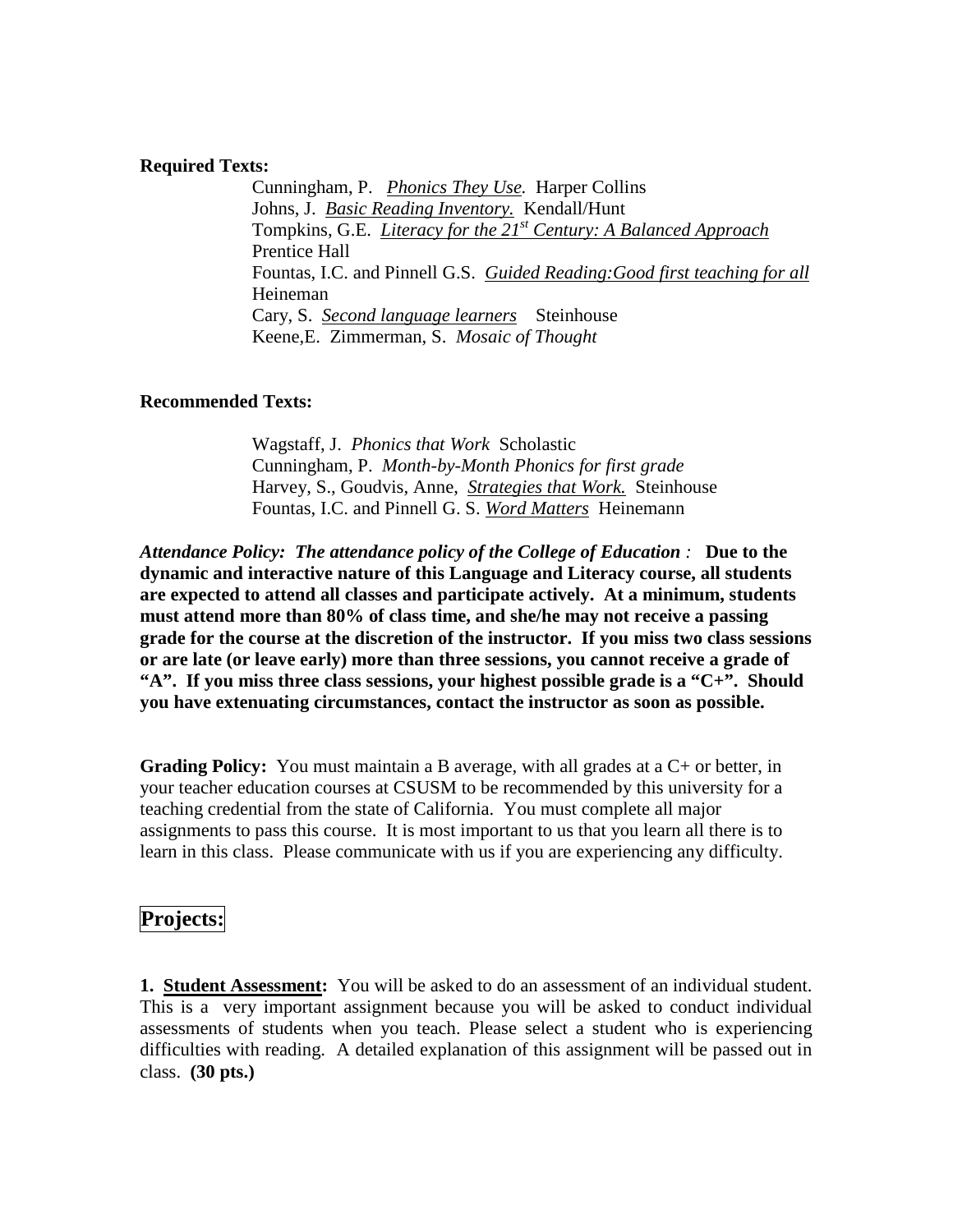**2. Reading and Writing Strategy lessons** Each of you individually will present one lesson (no longer than 15 minutes please) on a reading or writing **strategy**. Write a one to two page lesson plan and bring enough copies for the cohort on the day you demonstrate your lesson. These can be lessons you would teach individually, in a small group or a whole class. They can be mini-lessons, direct instruction, inquiry, or any format you choose. Make your lesson active, interesting, fun and meaningful. Feel free to use the required literature for this class. Be sure to ask yourself how this lesson is related to real reading and writing. If you can't answer that, you may want to rethink your choice for a lesson. For example if you are doing a lesson on having students clapping out the number of syllables in a word, you must be able to show that this is connected to real reading or writing. Examples of possible strategies are included below **(10 pts.)**

Make predictions while reading Form hypothesis while reading Support the hypotheses you make Monitor how well you are comprehending while you read letter sound associations Monitor your writing to see if it makes sense Edit your writing Form mental pictures while you read Summarize what you read Make inferences Ask questions of yourself while you read Use context clues to figure out words you don't know Sound out a word you don't know Know what to do when you don't know how to spell a word Use commas Write paragraphs Make transitions between paragraphs Begin a piece of writing Choose books you can read Organize information while you read. Relate what you are reading to what you already know Recognize the main idea of a story Identify patterns in a text Use graphic organizers to write **DUE: See Sign-up sheet**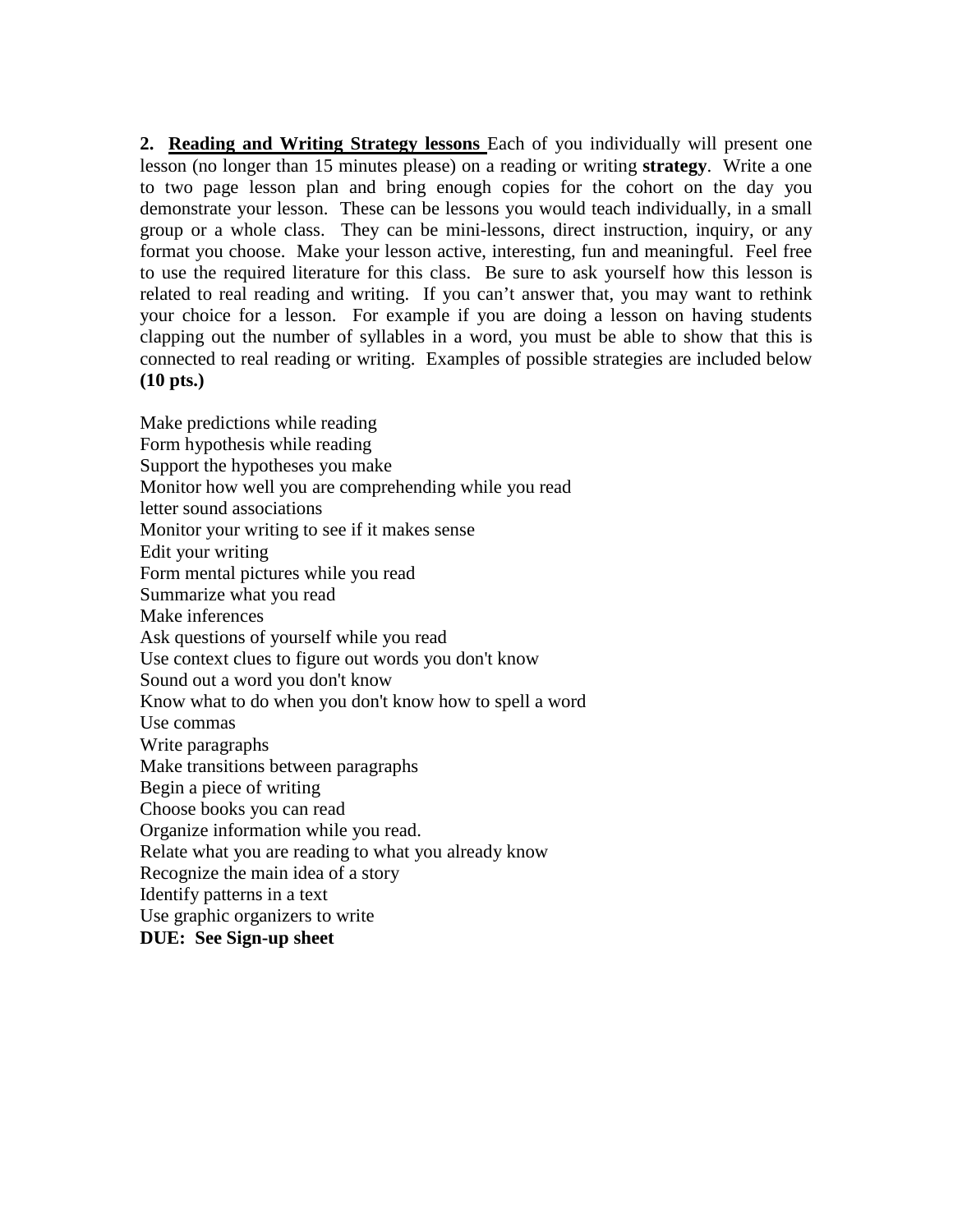**3. Language Arts Program** - Describe **in detail** what your language arts program would look like if you were teaching in an elementary grade class. You will plan for an entire week of classroom instruction. Imagine that it is the 4th week of school. You have already established your routines, gotten the class accustomed to school, gotten to know each other, etc. How will you implement all of the components of a literacy block? Perhaps some of them are reading or writing. How will you know? If someone came in to observe, what would they see? (Do not hand in three weeks of lesson plans, provide a narrative) If you are using centers, feel free to describe what happens at the centers. Be sure to tell what the students are doing and what you are doing. Be as specific as possible. In addition, describe how you will provide a language rich environment. I will explain this project for you in detail. You may work on this assignment with one other student. **(25 pts.)**

**4. Bibliography of children's books:** This is meant to be the beginning of a reference list for you. Try to read at least 10 children's books, fiction and non-fiction. Write short annotations for each book and include title and author. Include selections for grades  $K -$ 6. Include some selections that address multicultural topics and second language learners. Protagonists serve as role models for children; there is such power in the use of story in literacy instruction. **( 15 points)**

**5. Literacy Notebook** Begin early to collect all that you learn and do in this class. As the class progresses, arrange what you feel best represents what you know and can do as a future literacy educator. You may include your lesson plans, your student assessment and the reflections that you write about during your observations. As you learn about phonemic awareness, the use of phonics, comprehension strategies and other concepts crucial to effective literacy instruction, compiling your notebook will help you prepare for the RICA. This notebook will serve as a resource for you in the future. I will review your notebook with you during the final week of this course. **(10 points)**

## **6. Classroom Observation/Participation:**

Since it is essential that you begin to acclimate yourself to a life in an elementary classroom, you will be attending and documenting your observations of literacy blocks in real live classrooms. Your requirement is to complete five formal observations which focus on key lessons and activities which pertain to literacy. We will discuss the specific expectations in class. **(10 Points)**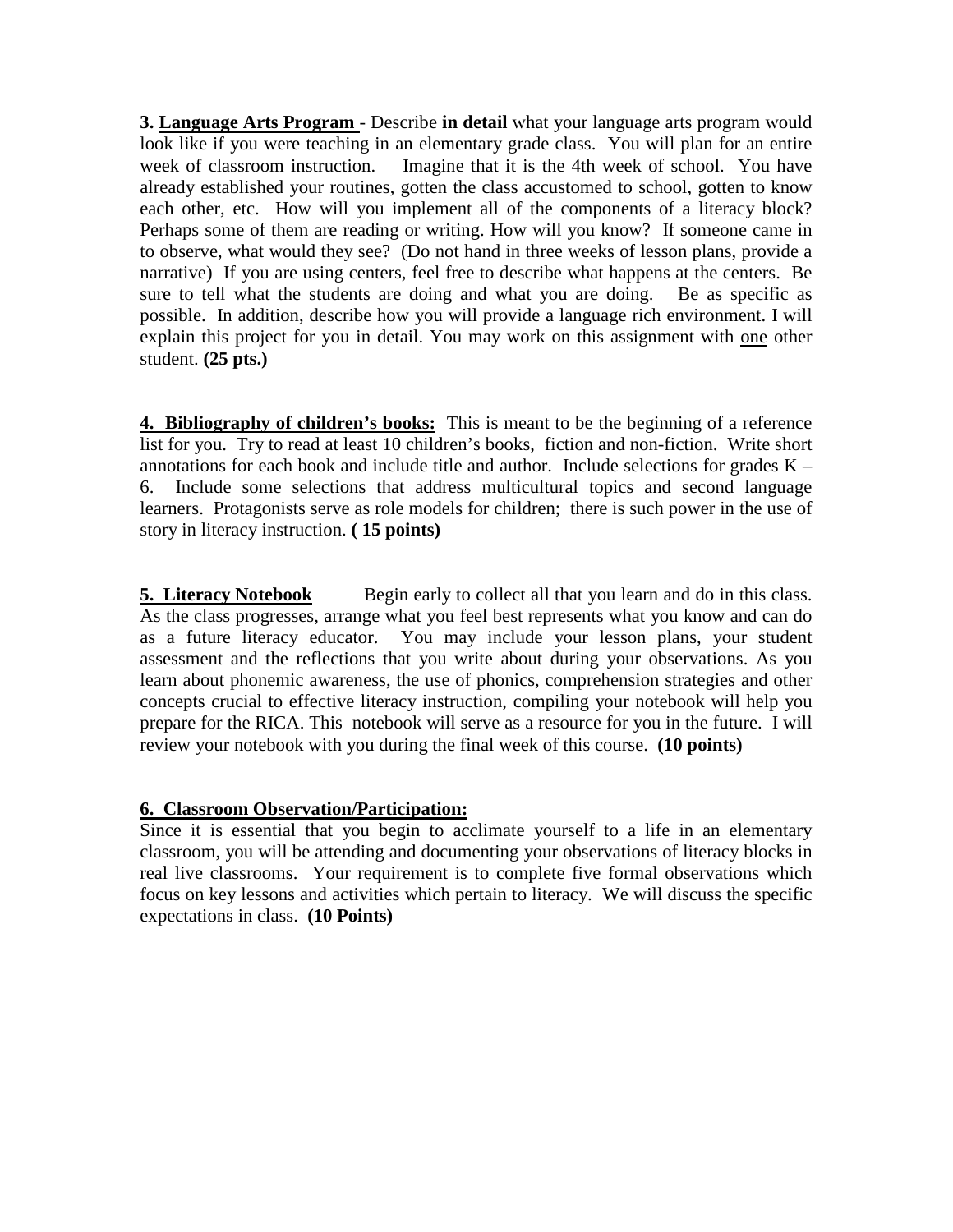| <b>Student Assessments</b>                  | 30 Points  |
|---------------------------------------------|------------|
| Reading Strategy Lesson Plan                | 10 points  |
| Language Arts Unit                          | 25 Points  |
| Bibliography of Children's Books            | 15 points  |
| <b>Literacy Notebook</b>                    | 10 Points  |
| <b>Classroom Observations/Participation</b> | 10 Points  |
| Total                                       | 100 Points |

# **Daily Class Topics and Readings**

| <b>DATE</b>                                     | <b>CLASS TOPICS</b>                    | <b>READING</b>          |
|-------------------------------------------------|----------------------------------------|-------------------------|
| February $6th$                                  | <b>Introductions, Review Syllabus,</b> | <b>Tompkins</b> ; Ch. 1 |
| • Let's Get to Know Each Other                  |                                        | Fount & Pin. Ch. 1      |
| • Principals of an Effective Teacher of Reading |                                        |                         |
|                                                 |                                        |                         |

- *Review Case Study Assignment (in detail)*
- *Review Lesson Plan Presentation and sign-up*

## February  $13<sup>th</sup>$  **Literacy Assessment Tompkins**; Ch. 3

- Running Records **Keene;** Ch. 1&2
- *Review General Overview (Case Study)* **Fount & Pin.** Ch. 7
- *Review Research Notebook*
- Introduction to Mosaic of Thought

# February 20<sup>th</sup> Assessment (Continued) **Fount&Pin.**; Ch. 6

- Second Language Literacy Assess. **Cary;** pg. 101-103
- Authentic Assessment **Keene;** Ch. 3
- Review John's Assessment materials
- How to make recommendations
-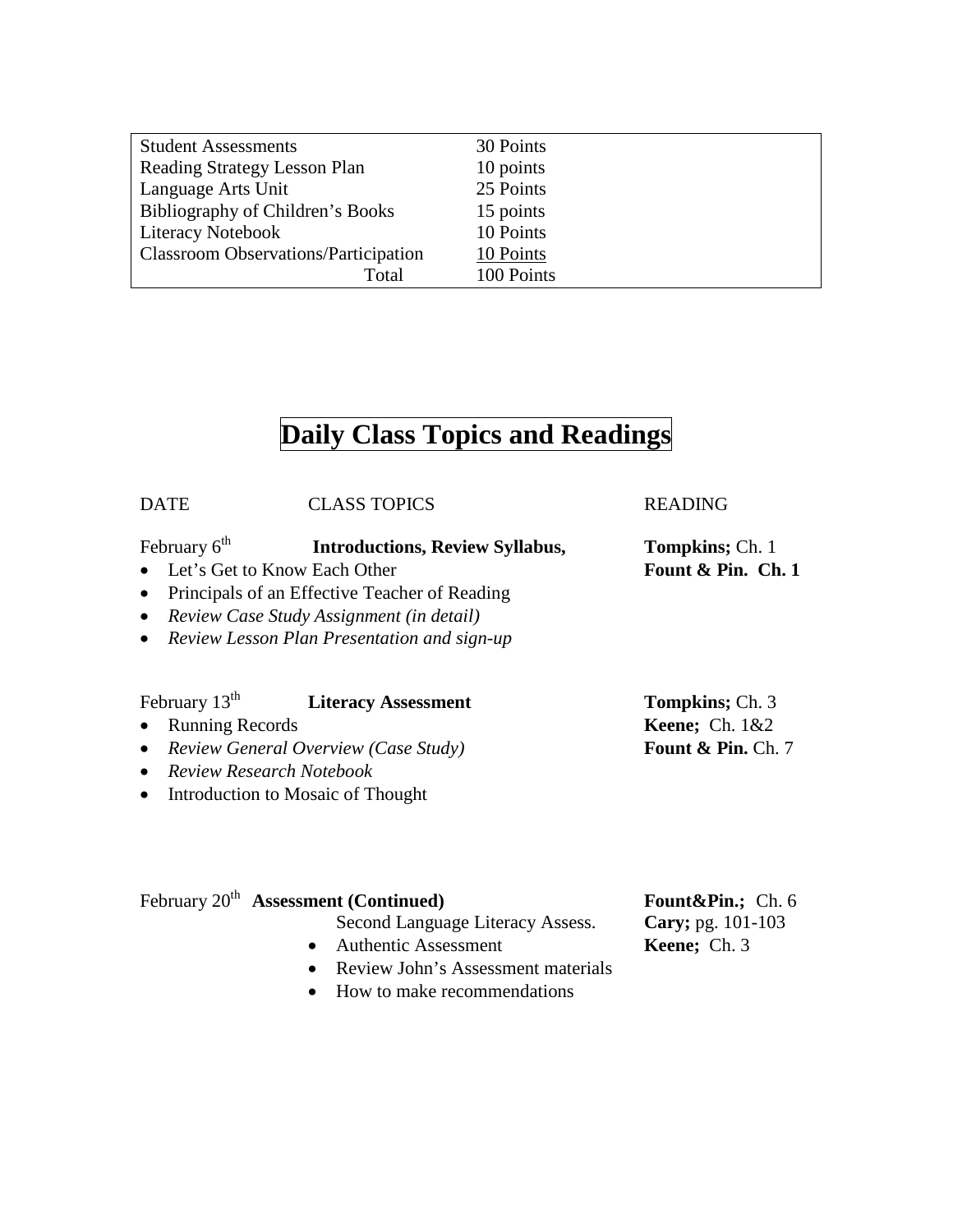|                                                                                                                                                                                                    | February 27 <sup>th</sup> Reading and Writing Process                                                            | Tompkins; Ch. 2<br>Cary; pg.76-80                                                    |
|----------------------------------------------------------------------------------------------------------------------------------------------------------------------------------------------------|------------------------------------------------------------------------------------------------------------------|--------------------------------------------------------------------------------------|
| $\bullet$<br>٠<br>٠                                                                                                                                                                                | The steps of each process<br>Implementing reading logs<br>Discuss the Cueing Systems                             | Keene; Ch. 4                                                                         |
| March $6th$                                                                                                                                                                                        | <b>Emergent Readers</b>                                                                                          |                                                                                      |
| $\bullet$                                                                                                                                                                                          | <b>Organizing Guided Reading Groups</b><br><b>General Overview (Due)</b>                                         | <b>Tompkins</b> ; Ch.4<br>Cunningham; Ch. 1<br>Keene; Ch. 5<br>Fount & Pin.; Ch. $8$ |
| March $13th$<br>Phonemic Awareness,<br><b>Phonics</b><br>$\bullet$<br><b>Spelling</b>                                                                                                              | <b>Breaking the Code</b>                                                                                         | <b>Tompkins Ch.5</b><br>Cunningham; Ch.3<br>Keene: Ch. 6                             |
| March $20th$                                                                                                                                                                                       | <b>Developing Fluent Readers</b><br>Leveling and organizing classroom libraries                                  | <b>Tompkins</b> ; Ch.6<br>Fount&Pin. Ch. 9<br>Keene; Ch. 7                           |
| March $27th$<br><b>Word Study</b><br>Word Walls, Centers,<br><b>Teaching Strategies</b><br>$\bullet$<br><b>Making Words Demonstration</b><br>$\bullet$<br><b>Second Language Learner Scaffolds</b> |                                                                                                                  | <b>Tompkins</b> ; Ch. 7<br>Cunningham; Ch.2<br>Fount & Pin.; Ch. 13<br>Keene; Ch. 8  |
| April $1 - 7$ <sup>th</sup>                                                                                                                                                                        | <b>Spring Break</b>                                                                                              |                                                                                      |
| April $10^{th}$<br><b>Student Conferences</b>                                                                                                                                                      | <b>Comprehension Strategies</b><br><b>Second Language Learner Scaffolds</b><br><b>Complete John's Assessment</b> | <b>Tompkins</b> ; Ch. 8<br>Keene; Ch. 9                                              |
| April 17 <sup>th</sup>                                                                                                                                                                             | <b>Second Language Learners</b>                                                                                  | Cary; Ch. 2,3,4                                                                      |

• Guiding Principles • Instructional Support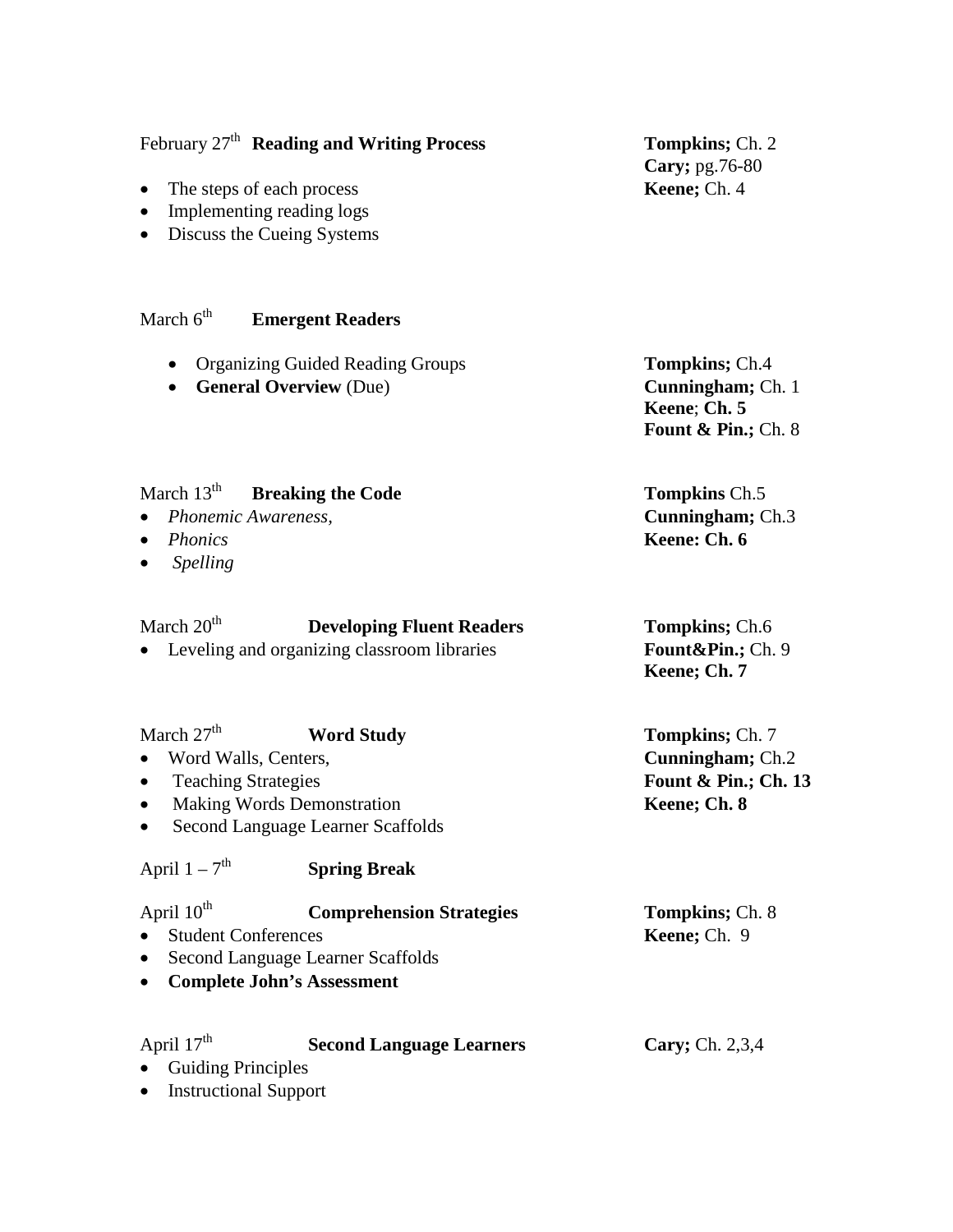| $\bullet$                                                                                                 | SDAIE strategies (Specially designed academic instruction in English)                                                 |                                                 |  |  |
|-----------------------------------------------------------------------------------------------------------|-----------------------------------------------------------------------------------------------------------------------|-------------------------------------------------|--|--|
| April 24 <sup>th</sup>                                                                                    | <b>Reader's Workshop</b><br>Read A-Loud<br><b>Independent Reading/Student Conferences</b>                             | <b>Tompkins</b> ; Ch. 12<br>Fount. & Pin; Ch. 3 |  |  |
| May $1st$                                                                                                 | <b>Writer's Workshop</b><br><b>Journal Writing</b><br>Rough cop of student's strengths and<br><b>Weaknesses</b> (due) | <b>Tompkins</b> ; Ch. 12<br>(Second Half)       |  |  |
| May $8^{\text{th}}$<br>$\bullet$<br>(Stories, expository, poetry)<br>Story maps<br>$\bullet$<br>$\bullet$ | <b>Structure of Text</b><br>Organization of three broad types<br><b>Rough copy of recommendations</b> (due)           | <b>Tompkins</b> ; Ch. 9<br>Keene; Ch 10         |  |  |
| May $15^{th}$<br>Key features<br>$\bullet$<br>Implementation<br>$\bullet$                                 | <b>Literature Circles</b>                                                                                             | <b>Tompkins</b> ; Ch. 11                        |  |  |
| May 22<br>Across the Curriculum<br><b>Case Study is Due</b><br>$\bullet$                                  | <b>Focus Units</b>                                                                                                    | <b>Tompkins</b> ; Ch. 10                        |  |  |
| May $29th$                                                                                                | <b>Pulling it all Together</b>                                                                                        |                                                 |  |  |

• Notebooks are due

The following CLAD competencies , as they pertain to reading and writing instruction as well as oral language development, are covered in this course:

Language Structure and First and Second language Development

- Sound Systems phonology
- Word information morphology, syntax
- Word meaning semantics
- Language in context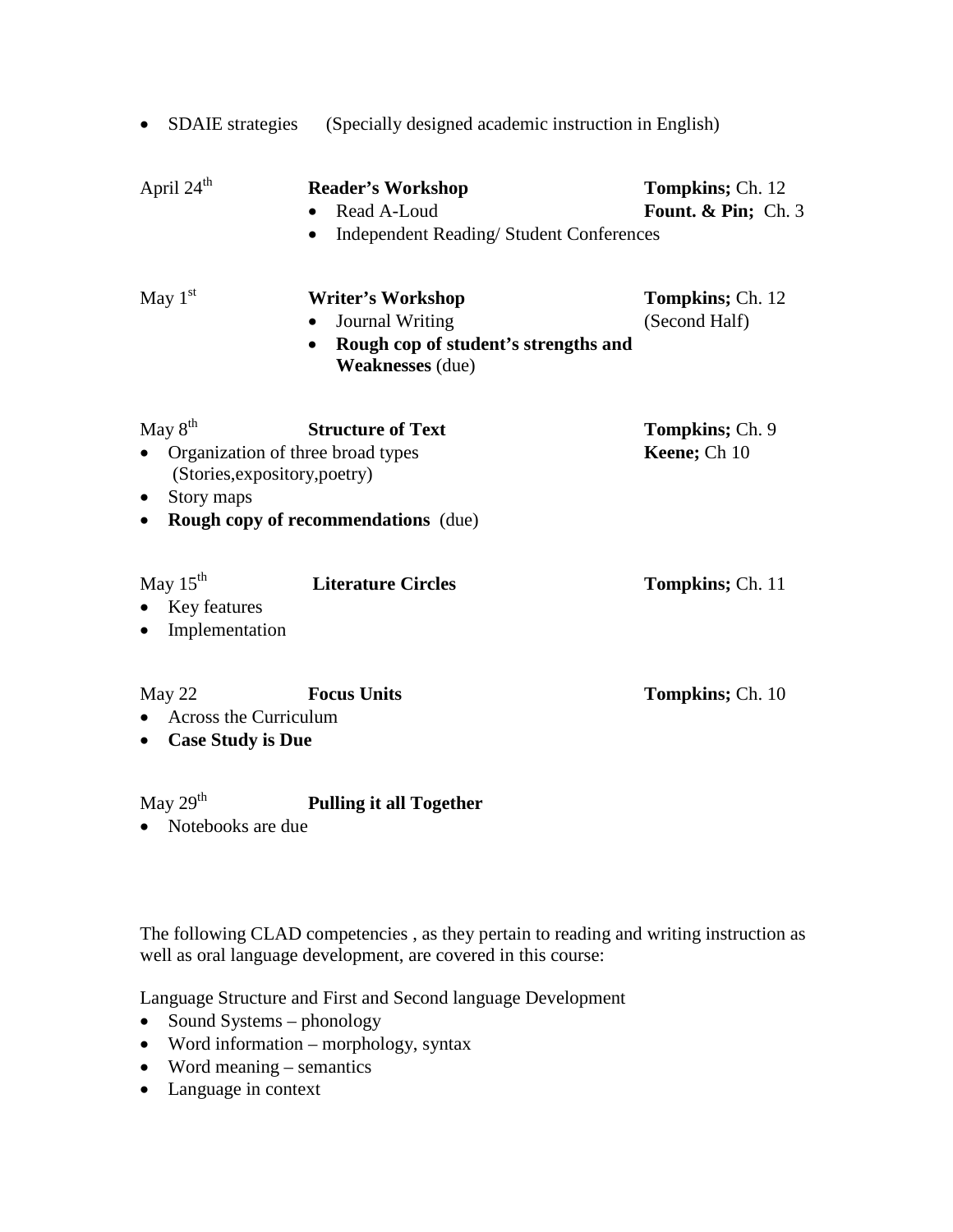- Written discourse
- Oral discourse
- Nonverbal communication

CALP as a part of reading in the context area

- Transfer of learning
- Context reduced/context embedded reading and writing instruction to promote meaning

Social and Political Factors

- Status of Language
- Value Systems
- Dialects and standard languages
- Acculturation patterns
- Language and environment

Pedagogical Factors

- Learning acquisition
- Comprehensible input
- Natural order
- Communicative competence

Relationships between teacher expectations for student achievement

- Empowerment models
- Deficit models

Parent and community participation Organizational approaches

- Transition (early/late)
- Transition class

Instructional strategies

- Language management: use *f* L1; use of L2
- Classroom organization: Flexible grouping, cooperative learning
- Teacher vs. student centered instruction
- Team Teaching

Teacher delivery for ELD and content instruction

- Comprehensible input
- Language Modification
- Vocabulary
- Speed
- Use of media,, manipulatives, modifications
- Clarification checks
- Appropriate questioning strategies (wait time, framing of questions, how students are selected to respond)
- Treatment of errors
- Treatment of grammar
- CALLA (introduction)

Listening and speaking

• Clarification checks